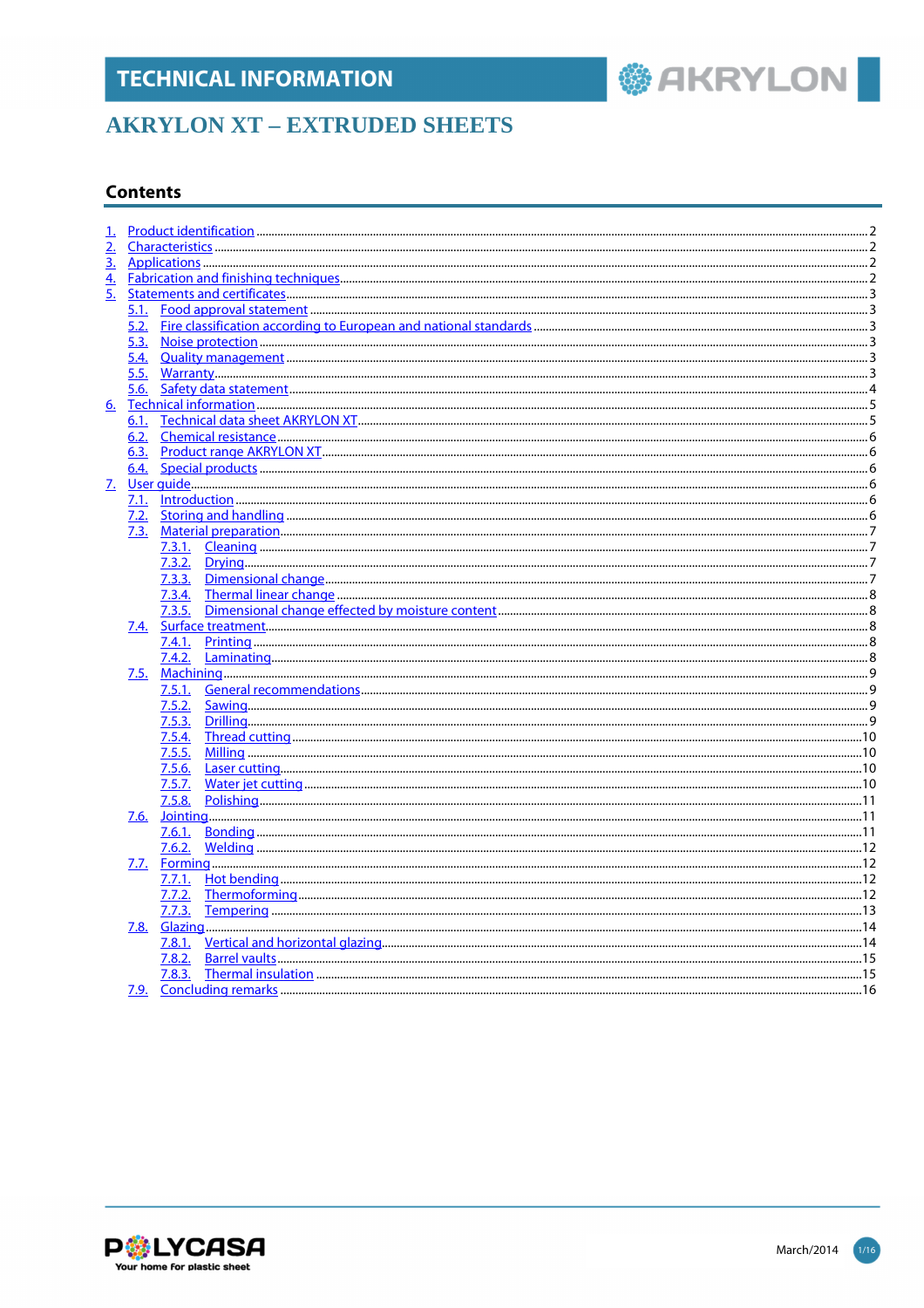# **鬱 AKRYLON**

### **AKRYLON XT – EXTRUDED SHEETS**

#### **1. Product identification**

AKRYLON XT is the brand name for extruded Polymethyl methacrylate (PMMA) sheets manufactured by POLYCASA.

The AKRYLON XT programme offers solutions to both indoor and outdoor applications. AKRYLON XT is available in clear and opal white standard products, and a wide range of colours.

AKRYLON XT sheets are produced and tested according to EN ISO 7823-2.

### **2. Characteristics**

AKRYLON XT sheets have good optical properties and a brilliant surface.

AKRYLON XT sheets offer excellent transparency, good mechanical properties, are UV resistant, have very good weathering and ageing resistance and remain colour constant for years.

AKRYLON XT sheets can be used in contact with foodstuffs, as they meet all current European food control legislation.

AKRYLON XT sheets do not contain any toxic materials or heavy metals, which may cause environmental damage or health risks. It is insoluble in water, and not subject to hazardous materials identification.

AKRYLON XT sheets are easy to recycle.

#### **3. Applications**

#### **E** Construction components **Advertising and signage**

- 
- 
- 
- 
- Skylights for caravans

- **Lighting**<br>
Lighting control lenses<br> **Lighting control lenses**<br> **Lettering templates** 
	- Lighting control lenses<br>Domestic light fittings

#### **Engineering components**

- Machine housings
- Machine safety covers

#### **4. Fabrication and finishing techniques**

#### AKRYLON XT sheets are easy to handle.

They can be machined using all the usual methods, such as sawing, drilling, polishing etc., and are easy to thermoform. More detailed information on these items can be found in our 'USER GUIDE', further in this brochure.



- Light domes **Moulded letters**
- Partition walls **Store Displays CO**
- Door glazing **Shop fittings Shop fittings**
- Roofing **Illuminated graphics panels**

#### **Other applications**

- 
- 
- $\blacksquare$  Solariums (special grade, UV-transmitting)
- Sound walls barrier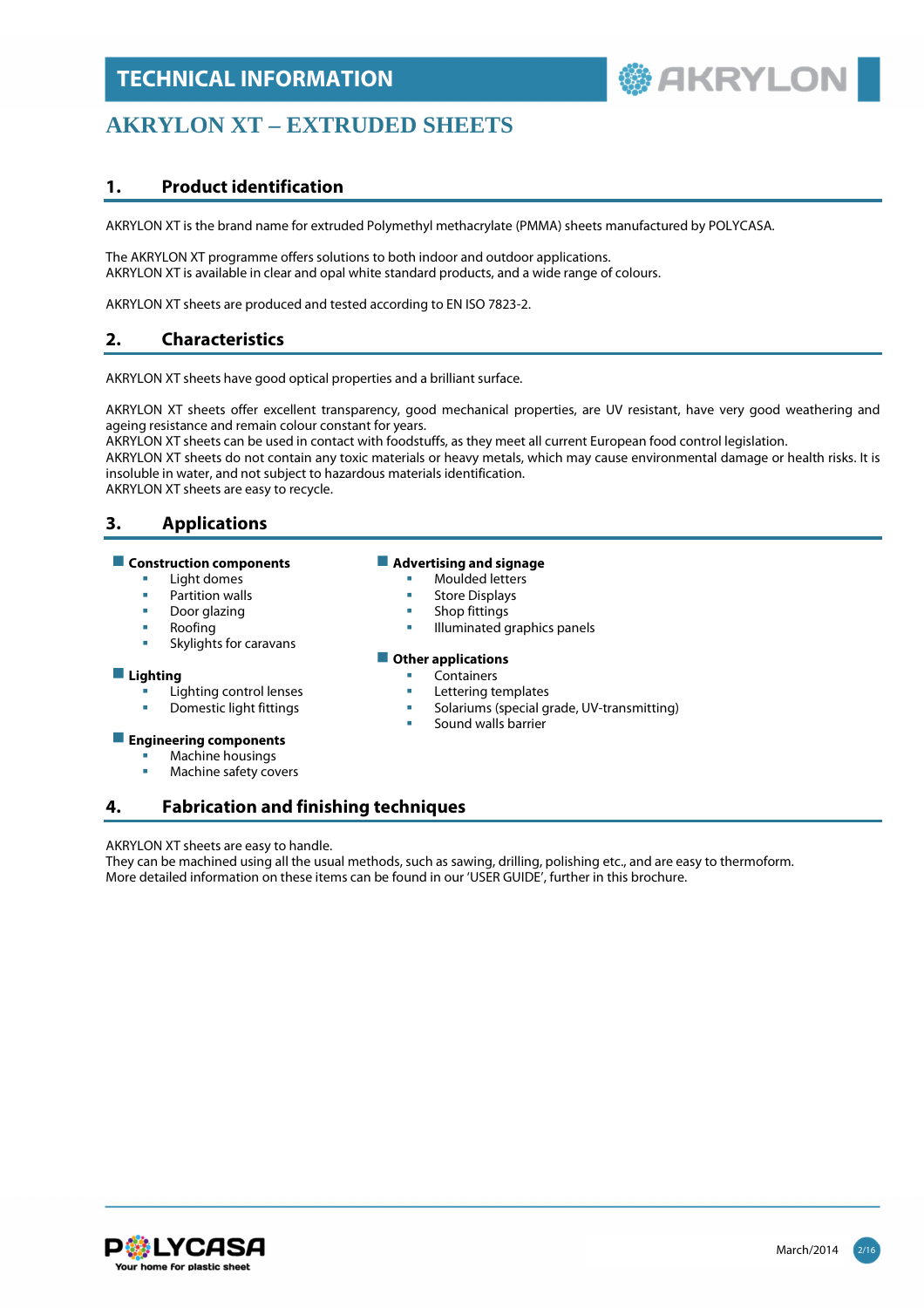**参 AKRYLON** 

### **AKRYLON XT – EXTRUDED SHEETS**

#### **5. Statements and certificates**

#### **5.1 Food approval statement**

AKRYLON XT sheets can be used in contact with food.

AKRYLON XT clear sheets are extruded from a high quality raw material Polymethyl methacrylate that meets the compositional requirements of EU directive 2002/72/EC (August 6, 2002) relating to plastic materials and articles that come into contact with foodstuffs.

A detailed certificate of conformance is available from our customer service department.

#### **5.2 Fire classification according to European and national standards**

#### **Europe**

EN 13501-1 (formerly DIN 4102-1) Euroclass E (formerly B2)

#### **5.3 Noise protection**

AKRYLON XT sound barrier walls have been tested and approved according to the European standards EN 1793 and EN 1794. They comply with the requirements: noise insulation, fire performance, stability under wind load and stone cast resistance.

Certificates are available from our customer service department.

#### **5.4 Quality management**

AKRYLON XT sheets are manufactured and audited for quality in compliance with the certified and regularly audited production and quality management system according to EN ISO 9001:2000.

#### **5.5 Warranty**

AKRYLON XT sheets are suitable for outdoor use.

POLYCASA provides a 10-year warranty for flat transparent sheets for minimum light transmission and mechanical properties. The warranty shall come into force the day the AKRYLON XT sheets are delivered to the customer. The warranty applies exclusively to standard AKRYLON XT sheets used correctly as flat sheets, which are installed, handled, machined, fabricated and maintained according to POLYCASA´ recommendations and instructions.

No warranty will be available for sheets that have been exposed to corrosive materials and environments.

Detailed warranty terms and conditions in accordance to CISG (United Nations Convention on Contracts for the International sale of Goods) are available from our customer service department.

#### **5.6 Safety data statement**

Product Handling Information Sheets for AKRYLON XT are available upon request.

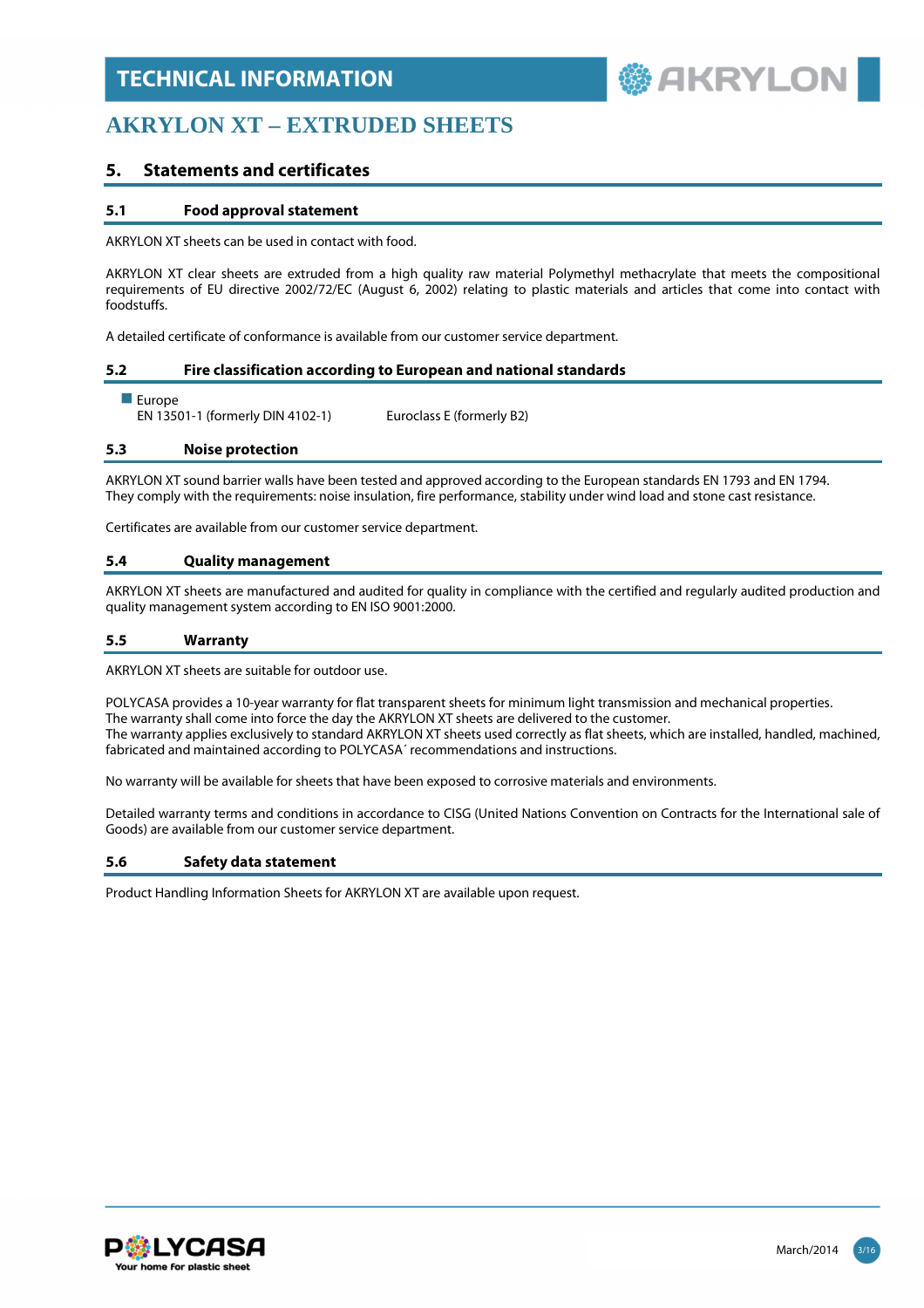

### **AKRYLON XT – EXTRUDED SHEETS**

#### **6. Technical information**

#### **6.1 Technical data sheet AKRYLON XT**

| <b>GENERAL</b>                                                  |                  |                   |                         |
|-----------------------------------------------------------------|------------------|-------------------|-------------------------|
| <b>Property</b>                                                 | <b>Method</b>    | <b>Units</b>      | <b>AKRYLON XT</b>       |
| Density                                                         | <b>ISO 1183</b>  | $g/cm^3$          | 1.19                    |
| Water absorption<br>$24h/23^{\circ}$ C – 50x50x4mm <sup>3</sup> | ISO 62           | $\frac{0}{0}$     | 0.2                     |
| Forming temperature air pressure                                |                  | °C                | 140-160                 |
| Forming temperature vacuum                                      |                  | °C                | 160-190                 |
| Moulding shrinkage                                              |                  | %                 | $0.5 - 0.8$             |
| <b>MECHANICAL</b>                                               |                  |                   |                         |
| <b>Property</b>                                                 | <b>Method</b>    | <b>Units</b>      | <b>AKRYLON XT</b>       |
| Tensile strength                                                | ISO 527-2        | MPa               | 70                      |
| Elongation at break                                             | ISO 527-2        | $\%$              | 4                       |
| Tensile modulus                                                 | ISO 527-2        | MPa               | 3200                    |
| Flexural strength                                               | <b>ISO 178</b>   | MPa               | 115                     |
| <b>Flexural modulus</b>                                         | <b>ISO 178</b>   | MPa               | 3300                    |
| <b>Ball indentation hardness</b>                                | ISO 2039-1       | N/mm <sup>2</sup> | 175                     |
| Impact strength Charpy unnotched                                | ISO 179-1        | kJ/m <sup>2</sup> | 17                      |
| Impact strength Charpy notched                                  | ISO 179-1        | kJ/m <sup>2</sup> | $\overline{2}$          |
| <b>THERMAL</b>                                                  |                  |                   |                         |
| <b>Property</b>                                                 | <b>Method</b>    | <b>Units</b>      | <b>AKRYLON XT</b>       |
| Vicat temperature (B 50)*                                       | ISO 306          | $\overline{C}$    | 105                     |
| Specific heat capacity                                          | <b>IEC 1006</b>  | J/gK              | 1.47                    |
| Linear thermal expansion                                        | <b>DIN 53752</b> | $K^{-1*}$ x10-5   | 7                       |
| Thermal conductivity                                            | <b>DIN 52612</b> | W/mK              | 0.18                    |
| Service temperature continuous use                              |                  | °C                | 70                      |
| Max. temperature short term use                                 |                  | °C                | 90                      |
| Degradation temperature                                         |                  | $^{\circ}$ C      | >280                    |
| <b>OPTICAL</b>                                                  |                  |                   |                         |
| <b>Property</b>                                                 | <b>Method</b>    | <b>Units</b>      | <b>AKRYLON XT</b>       |
| Light transmission (3mm)                                        | ISO 13468-1      | $\%$              | 93                      |
| Refractive index                                                | <b>ISO 489</b>   | nD                | 1.492                   |
| <b>ELECTRICAL</b>                                               |                  |                   |                         |
| <b>Property</b>                                                 | <b>Method</b>    | <b>Units</b>      | <b>AKRYLON XT</b>       |
| Surface resistivity                                             | IEC 60093        | Ω                 | $3x10^{15} - 3x10^{16}$ |
| Volume resistivity                                              | IEC 60093        | $\Omega$ x m      | $1x10^{13} - 5x10^{13}$ |
| Electrical strength                                             | IEC 60243-1      | kV/mm             | 10                      |
| Dielectric strength                                             | <b>DIN 53481</b> | kV/mm             | 30                      |
| Dielectrical dissipation factor 50 Hz                           | DIN 53483-2      |                   | 0.06                    |
| Dielectrical dissipation factor 1 KHz                           | DIN 53483-2      |                   | 0.04                    |
| Dielectrical dissipation factor 1 MHz                           | DIN 53483-2      |                   | 0.02                    |
| Relative permittivity 50 Hz                                     | DIN 53483-2      |                   | 2.7                     |
| Relative permittivity 1 KHz                                     | DIN 53483-2      |                   | 3.1                     |
| Relative permittivity 1MHz                                      | DIN 53483-2      |                   | 2.7                     |

**\*pre-treatment 16h at 80°C** 

Note: These technical data of our products are typical ones; the actually measured values are subject to production variations

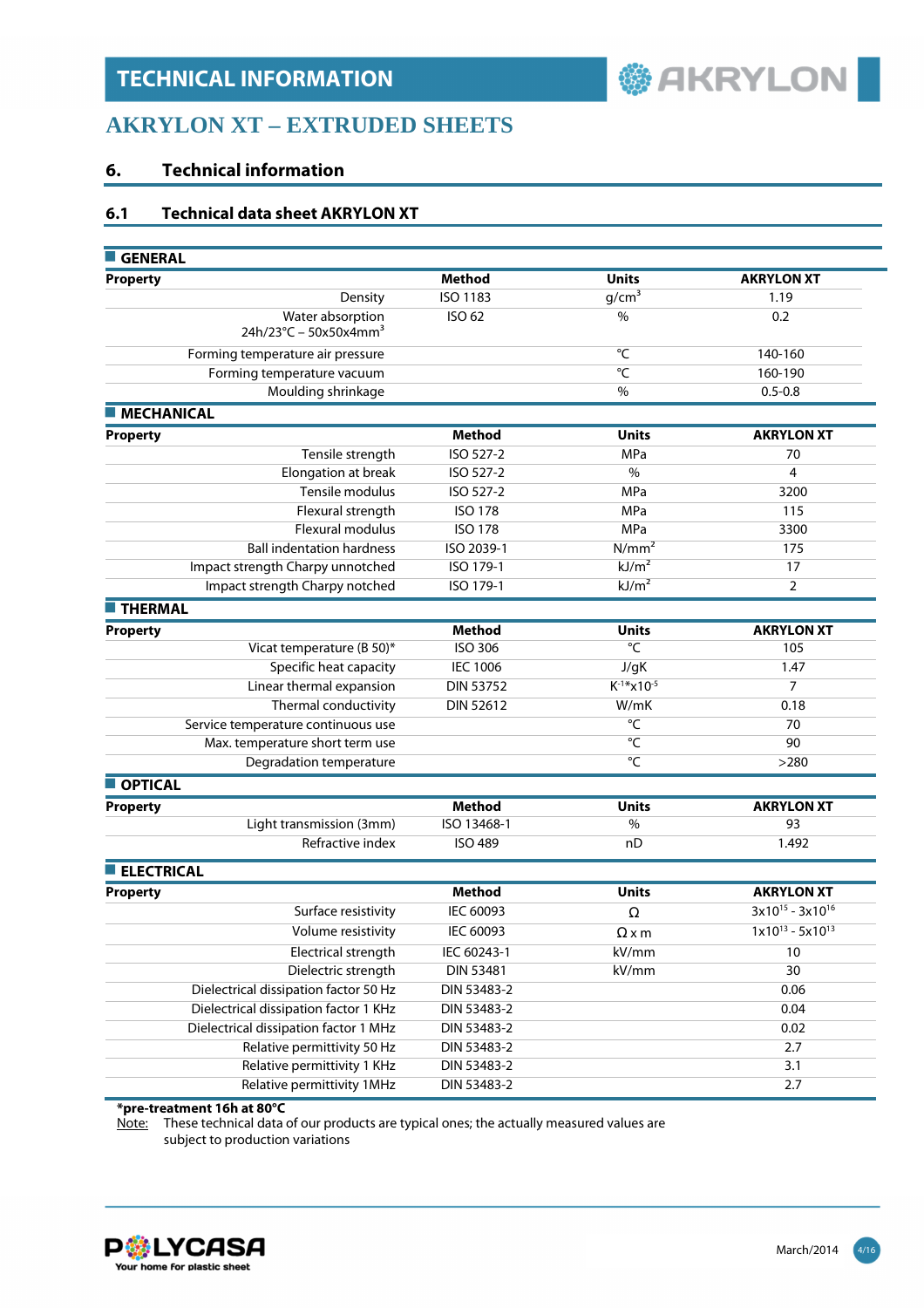

### **AKRYLON XT – EXTRUDED SHEETS**

#### **6.2 Chemical resistance**

At room temperature AKRYLON XT sheets are resistant to saturated hydrocarbons, aromatic free carburettor fuel and mineral oils, vegetable and animal fats and oils, water, aqueous salt solutions, diluted acids and alkalis. Aromatic hydrocarbons and hydrogen chlorides, ester, ether and ketones attack AKRYLON XT.

#### ■ Chemical resistance at 20<sup>°</sup>C

| Acetone                      | $\overline{\phantom{a}}$ | Ethyl acetate           |                          | Acidity of wine             | $\pm$  |
|------------------------------|--------------------------|-------------------------|--------------------------|-----------------------------|--------|
| Ammonia                      | $^{+}$                   | Glycerine               | $+$                      | Xylene                      |        |
| Amyl alcohol                 | $\overline{\phantom{0}}$ | Fuel oil                | $\Omega$                 | Paraffin                    | $^+$   |
| Benzene, free from aromatics | $^{+}$                   | Hexane                  | $^{+}$                   | Petroleum ether             | $^+$   |
| Benzole                      | $\overline{\phantom{0}}$ | Isopropanol             | $\circ$                  | Phosphoric acid 10%         | $^{+}$ |
| Boric acid                   | $^{+}$                   | Coffee                  | $+$                      | Sulphuric acid 10%          | $^+$   |
| <b>Butanol</b>               | $\overline{\phantom{a}}$ | Caustic potash solution | $+$                      | Nitric acid 10%             | $^+$   |
| Chlorinated hydro-carbon     | $\overline{\phantom{a}}$ | Ketone                  | $\overline{\phantom{a}}$ | Hydrochloric acid 10%       | $^{+}$ |
| Chloroform                   | $\overline{\phantom{a}}$ | Methylene chloride      | $\overline{\phantom{0}}$ | Hydrochloric acid conc. 35% | $^{+}$ |
| Chlorinated water/air        | $\Omega$                 | Lactic acid 10%         | $^{+}$                   | Sodium carbonate            | $^{+}$ |
| Dibutyl phthalate            | $\overline{\phantom{a}}$ | Mineral oil             | $^{+}$                   | Salad vinegar               | $^{+}$ |
| Dioctyl phthalate            | $\overline{\phantom{a}}$ | Caustic soda            | $^{+}$                   | Stearic acid                | $^{+}$ |
| Glacial acetic acid          | $\overline{\phantom{a}}$ | Nitrocellulose lacquer  |                          | Tea                         | $\pm$  |
| Acetic essence               | $\overline{\phantom{a}}$ | Oxalic acid             | $^{+}$                   | Turpentine                  | $^{+}$ |
| Aqueous acetic acid          | $^{+}$                   | Wax                     | $^{+}$                   | Toluene                     |        |
| Ethanol                      | о                        | Hydrogen peroxide       | $\circ$                  | Diluting agent              |        |
| resistant                    |                          |                         |                          |                             |        |

esistant

o limited resistance

- not resistant

#### **6.3 Product range AKRYLON XT**

AKRYLON XT sheets are protected on both sides by laminated PE-film.

#### **AKRYLON XT thickness range**

From 1.8 mm up to 15 mm Standard thicknesses of clear sheets: 1.8 - 2 - 2,5 - 3 - 4 - 5 - 6 - 8 - 10 - 12 - 15mm

## **AKRYLON XT widths cut-on-line**<br>Max. 2050 mm from 1.8 mm

from 1.8 mm up to 15 mm Smaller width available needs to be agreed upon

## **AKRYLON XT length cut-on-line**<br>Minimum length 600 mm

Minimum length Standard length 3050 mm Maximum length 4000 mm (6100 mm – restricted range, needs to be agreed upon)

#### **AKRYLON XT thickness tolerances**

1.8 mm up to 2.7 mm  $\pm 10\%$ <br>2.8 mm up to 11.9 mm  $\pm 5\%$  $2.8$  mm up to  $11,9$  mm 12,0 mm up to 15 mm  $\pm$  4%

### **AKRYLON XT cut-on-line tolerances**<br>Up to 1000 mm<br>- 0/ + 3 mm

Up to 1000 mm More than 1000 mm  $-0/ + 0.3%$  (3 mm per 1000 mm)

**AKRYLON XT cut-to-size tolerances** -0 / + 1.0 mm

#### **AKRYLON XT minimum production order for**

| Standard colour        | 3.000 kg per 1 thickness |
|------------------------|--------------------------|
| Custom made new colour | 5.000 kg per 1 thickness |

Other thicknesses, sizes and tolerances are available upon request. For a detailed overview of our product range ask for our product selector brochure.

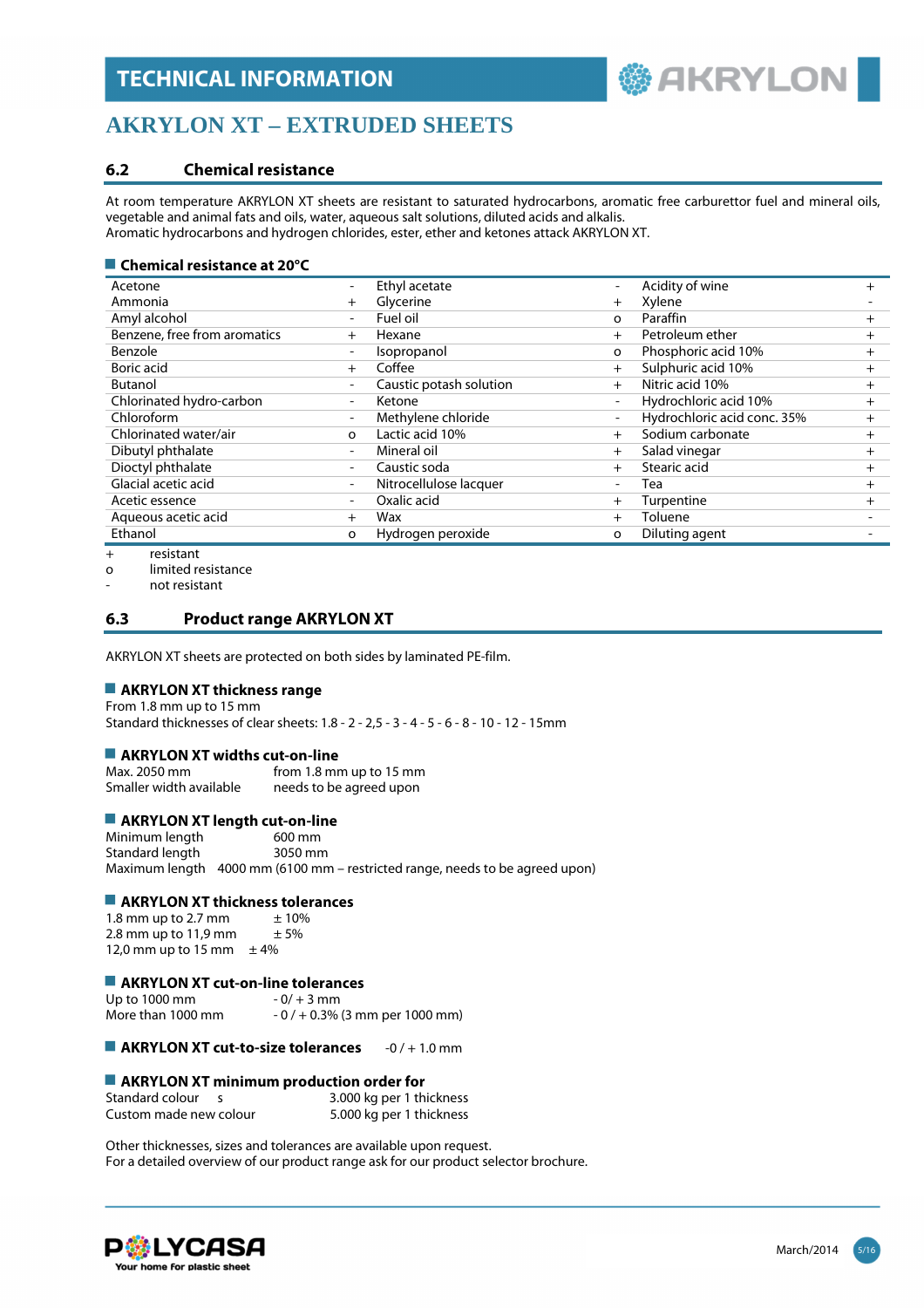**鬱 AKRYLON** 

### **AKRYLON XT – EXTRUDED SHEETS**

#### **6.4 Special products**

#### **AKRYLON XT UVT**

AKRYLON XT UVT is perfectly suitable for solariums and sun beds.

AKRYLON XT UVT has high transmittance in the UVA/UVB spectral range and very good resistance to degradation following exposure to these rays.

Further technical information and relevant warranties can be obtained from the technical service department upon request.

#### **AKRYLON XT Sound Wall Barrier (SWB) 15 mm**

AKRYLON XT SWB is a sound absorbing material used in noise protection equipment on roads. It is transparent and allows an unhindered view of the surroundings. AKRYLON XT sound wall barriers surpass the required minimum sound insulation factor according to EN 1793.



Further characteristics of AKRYLON XT SWB are mechanical stability, weathering resistance and fire stability. The relevant test certificates according to EN 1793 / EN 1794 can be obtained from our customer service upon request.

#### **AKRYLON XT colour range**

AKRYLON XT sheets are manufactured in 6 basic colour types:

- clear transparent colourless
- clear UV transmitted
- opals white translucent
- coloured transparent
- coloured translucent
- coloured opaque

For a detailed overview of our products range ask for our Product selector brochure and the actual colour chain.

### **7. User guide**

#### **7.1 Introduction**

The manufacture of plastic articles from AKRYLON XT sheet normally involves secondary fabrication operations, including sawing, drilling, bending, decorating and assembling.

This guide covers the properties and characteristics of AKRYLON XT that need to be taken into account if secondary operations are to be performed successfully.

#### **7.2 Storing and handling**

The originally packed plastic sheets should neither be stored outside nor be exposed to great variations of weather and/or temperature. When storing under conditions with substantial variation of temperature and humidity, flat shape distortion (corrugation) of the sheet can happen, even when stored flat and stacked.

Polyethylene film protects sheets against dirt, mechanical load and scratches. It is recommended to leave the protective PE film in place until final processing.

PE protective film is not designed for long-term open-air, sun and high temperature exposure /protection - it has only moderate UVand heat-resistance.

If sheet is stored outside, without protection, the protective foil should be removed after four weeks time, as there is a risk of brittleness and difficult removal of the degraded PE film. This could lead to the damage of the sheet surface.

If sheet is stored inside under usual and constant conditions, it is recommended to remove the film 6 months after film application **latest** 

If material is stored in a cold place before using (thermoforming, machining…) needs to be tempered to ambient temperature.

Depending on storage and climatic conditions, plastic sheets absorb moisture. Although humidity absorption has no practical influence on the physical properties, it may interfere during further processing of the sheets at higher temperatures e.g. during bending, or heating before thermoforming. Therefore, according to the intended use, the sheets may have to be pre-dried (see 7.3.2. Drying).

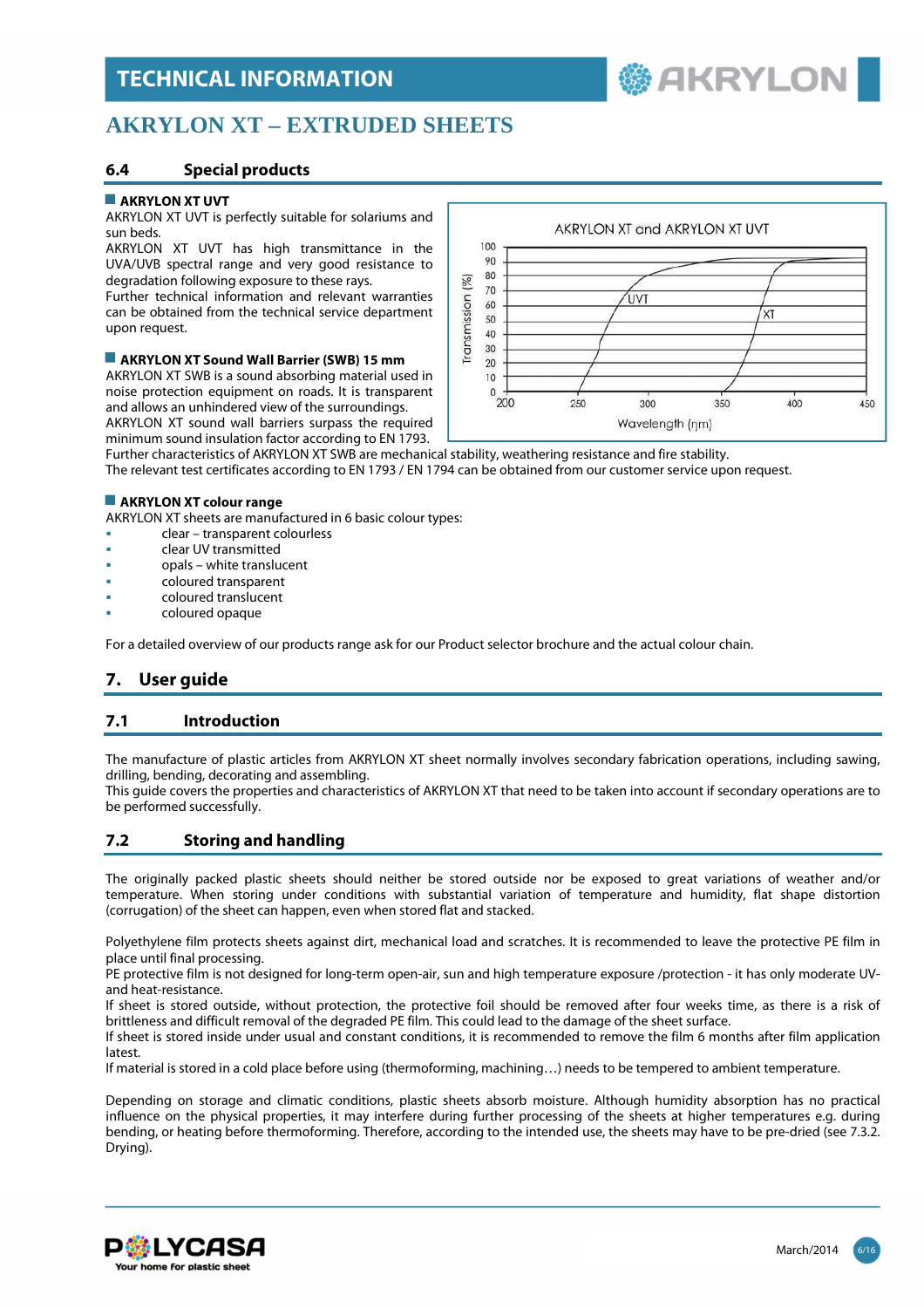

### **AKRYLON XT – EXTRUDED SHEETS**

Differences in **temperature** and **moisture-content** between top- and bottom-side of sheet or between different sheet areas can cause different dimension changes inside the sheet. This can effect corrugation of sheet after short time. It is recommended to store the sheet under constant temperature- and humidity-conditions on a plane support. Critical are mainly months in spring and mainly autumn.

#### **7.3 Material preparation**

#### **7.3.1 Cleaning**

Protection film removal will induce a build-up of the electrostatic charge on the sheet surface. This electrostatic charge attracts airborne dust, and other fine particles. Therefore, prior to further processing, it is recommended to clean the sheet by antistatic treatment (e.g. blowing by ionised compressed air or cleaning by hand with a cloth wetted with suitable antistatic agents). This is particularly important prior to thermoforming process, as dust or dirt particles will cause imprints on the moulded surface.

Plain water will suffice for both cleaning and care of the sheets. In case of excessive dirt, clean with warm water and a weakly alkaline, non-abrasive cleaning agent.

The sheets should be dried with a soft cloth or with chamois leather. Dry scrubbing of the surface will cause scratches and possible damage.

Very greasy and oily surfaces should be cleansed with aromatic -free benzine or petroleum ether.

- Other chemicals suitable for cleaning AKRYLON XT sheets:
- Diluted acids such as citric acid, hydrochloric acid, sulphuric acid
- Diluted caustic soda or caustic potash solution
- Common vinegar
- White spirit, neutral soap and household detergents.

#### **7.3.2 Drying**

As with most plastics, AKRYLON XT sheets absorb moisture during storage.

Whilst processing at higher temperatures, this can produce bubbles; therefore, pre-drying below softening point temperature is advisable. Normally pre-drying of sheets with high moisture contents in an oven with air circulation, 24 hours at 75-80°C for AKRYLON XT will suffice or min. 1-2 hours per mm of thickness.

To achieve good drying results, air circulation between the sheets must be ensured; the protection foil must be removed before drying.

AKRYLON XT sheet must be cooled down slowly to avoid repeated induction of moisture or internal stress due to cooling down too fast after drying. The maximum cooling speed after drying has to be less than 15°C per hour; the maximum oven temperature from which the sheet may be removed is 60°C.

Preliminary tests are recommended.

In general, AKRYLON XT sheets need not be pre-dried prior to thermoforming, provided that the material has been adequately stored and the foil is undamaged.

To minimise costs, the drying heat should be exploited by immediate follow-on forming after the drying process.

#### **7.3.3 Dimensional change**

There are substantial orientation forces involved in the extrusion process to form the sheet from the molten polymer. A part of these forces remains "frozen" in the sheet.

When the sheet is to be heated e.g. before thermoforming, this stress became apparent in shrinkage of the sheet. The shrinkage is always higher in parallel to the extrusion direction. Longitudinal shrinkage is always higher in thin sheets and lower in thick sheets. Such dimensional change has to be taken into consideration when cutting sheets to be thermoformed.

When the material is heated and fixed in a clamping frame, no material shrinkage will arise.

As the shrinkage value depends on both heating temperature and heating time, preliminary tests are advisable.

Maximum longitudinal shrinkage values of AKRYLON XT safely comply with ISO 7823-2, annex B and better:

| <b>Sheet thickness</b> | Shrinkage parallel to the extrusion<br>direction | Shrinkage perpendicular to the<br>extrusion direction |  |  |
|------------------------|--------------------------------------------------|-------------------------------------------------------|--|--|
| $1,8$ mm up to 2,7 mm  | Max. 10%                                         | Max. 2%                                               |  |  |
| 2,8 mm up to 3,4 mm    | Max. 4%                                          | Max. 2%                                               |  |  |
| 3,5 mm up to 15 mm     | Max. 3%                                          | Max. 2%                                               |  |  |

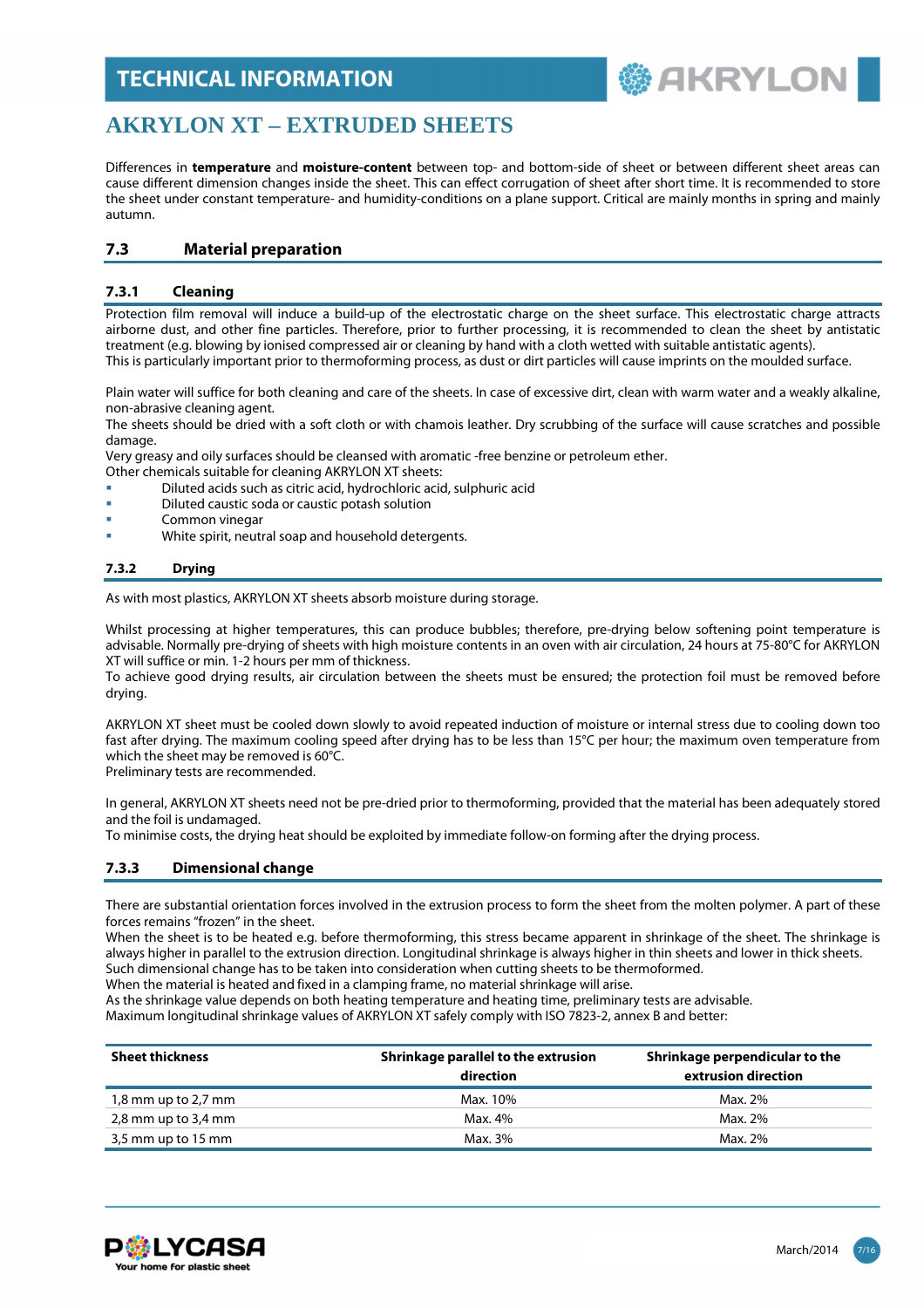

### **AKRYLON XT – EXTRUDED SHEETS**

#### **7.3.4 Thermal linear change**

Like all materials, AKRYLON XT is subject to linear change at variable temperatures. Plastics show higher linear change than metals, and this must be taken into account when mounting AKRYLON XT sheets into frames.

#### **AKRYLON XT shows a coefficient of linear thermal expansion of 0.07 mm/m°C or 7x10-5 <sup>o</sup>K -1 .**

When mounting AKRYLON XT sheets, attention must be paid to the elongation clearance in order to avoid damage during material usage

For more technical data - see chapter " 7.8 Glazing ".

#### **7.3.5 Dimensional change effected by moisture content**

AKRYLON XT absorbs moisture during storage and application. Beyond the thermal linear change, the content of moisture can effect an additional dimensional change up to 0.5%. When mounting AKRYLON XT sheets, attention must be paid to the elongation clearance in order to avoid damage during material usage.

Variation and differences in moisture content between interior and outside surface of a sheet (e.g. swimming-pool glazing, terrarium, greenhouse, winter garden) effect different elongation between the sheet surfaces. This difference can cause curvature of the mounted sheet. This curvature can be avoided by choosing an applicable higher thickness of sheet, in order to get inherent stability or use enough "cold bending". Preliminary tests are recommended.

#### **7.4 Surface treatment**

#### **7.4.1 Printing**

Silk-screen printing is the most commonly used method for printing AKRYLON XT and allows the creation of a wide range of graphics.



Distortion screen printing allows the flat sheet to be formed after printing into a three dimensional article with correct print register. Allowance must be made for "stretching" of the image when designing the graphics.

Halogen spotlight systems should not be used when thermoforming printed sheets.

During the silk-screen print process, the high-viscous ink is pushed through a photochemically pre-treated screen print fabric (polyamide or polyester) by mechanical action or by means of a hand-operated scraper. The ink is transferred to

the sheet beneath the screen fabric.

In order to avoid stress cracking of AKRYLON XT, only acrylic compatible inks must be used. The lacquer systems must be suitable for the intended application. Where necessary the sheet has to be tempered, pre-dried or cleaned before application of ink, to avoid stress cracks and adhesion problems. Preliminary tests are recommended.

Addresses of appropriate ink suppliers can be obtained from the Technical Service Department upon request.

Spray painting is another popular method for decorating sheet after moulding. Only ink or paints suitable for use with acrylic sheets should be used.

#### **7.4.2 Laminating**

The application of decorating foils or self-adhesive lettering or transfers is only suitable for flat or slightly curved sheets. Care should be taken that adhesive foils are used which do not produce stress cracking of AKRYLON XT sheets.

Evaporation may cause partial separation of the self-adhesive film; therefore AKRYLON XT sheets should be pre-dried overnight at a temperature of 70 - 80°C. Impurities such as dust particles can also lead to partial foil removal, which will impair the appearance of the lamination. Where necessary the sheet has to be tempered or cleaned before application of ink, to avoid stress cracks and adhesion problems. Preliminary tests are recommended.

Addresses of appropriate adhesive foil suppliers can be obtained from the Technical Service Department upon request.

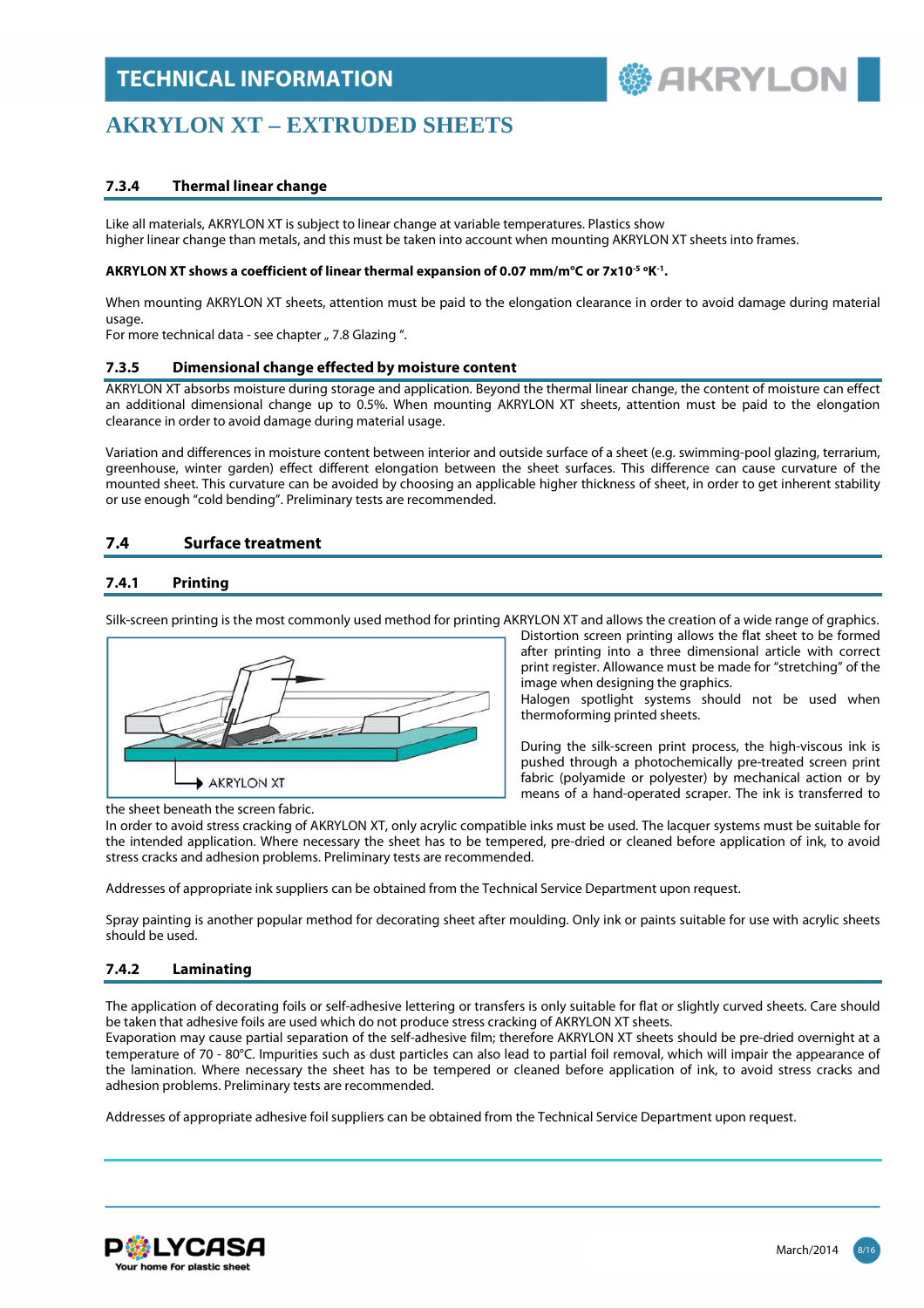**AKRYLO** 

### **AKRYLON XT – EXTRUDED SHEETS**

#### **7.5 Machining**

#### **7.5.1 General recommendations**

AKRYLON XT sheets can be worked with most tools used for metals. Both cutting speed and forward feed should be such that the material doesn't melt.

The lowest possible heat development during cutting operations will avoid the need for material lubrication.

Sharp cutting tooling with cutting clearances suitable for AKRYLON XT are prerequisite.

Moreover, tool cooling, which should exclusively be done by air, water or acrylic compatible cooling emulsions, may eliminate heat. Cooling reduces local heating of the surface in process and the resultant post-processing strains and stresses.

#### **7.5.2 Sawing**

Circular saws, band saws and jig saws can easily be used to work AKRYLON XT. The use of new and well sharpened tools is recommended. When using circular saws, blades with tungsten carbide-tipped cutting edges have proven effective. At very high cutting speeds and cut-off frequency respectively, the saw blade should be cooled by compressed air, water spray or using an adequate cooling emulsion.



It is very important to employ an efficient saw dust extraction system to remove saw dust and chips generated by the saw blade.

Band saws are frequently used to trim the mouldings. The cut edge remains quite "rough" due to the slightly "crossed" saw teeth.

Jigsaws can cut out recess clearances. The cut edge often turns out to be rough.

Only saw blades should be used which are suitable for acrylic treatment. When working with jigsaws, the shoe of the jigsaw must be tightly pressed to the surface of the sheet and a high cutting speed should be selected. The rotary stroke should be switched off, especially when using thin sheets.

The sheets must be adequately fixed to avoid saw chattering or vibrating.

| Band saw/circular saw<br>machining | Band saw          | Circular saw      | Jigsaw                      |
|------------------------------------|-------------------|-------------------|-----------------------------|
| Clearance angle $\alpha$           | $30 - 40^{\circ}$ | $15 - 20^{\circ}$ |                             |
| Rake angle $\gamma$                | $0 - 8^{\circ}$   | $0 - 5^{\circ}$   | Commercially available saw  |
| Cutting speed                      | 1000-3000 m/min.  | 3000 m/min.       | blades suitable for acrylic |
| Circular pitch t                   | $3-8$ mm          | $10-20$ mm        |                             |

#### **Table 1 Sawing recommendations**

#### **7.5.3 Drilling**

Commercial quality twist drills for metal can be used. The point angle should be adapted to about 60º - 90º. Best drilling capacity is achieved with a cutting speed of 25-80 m/min and a feed rate of 0.1- 0.2 mm p.r. Recomended is to adjuste cutting rim for plastics material.

Excessive feed rate will cause brittle fracture of material; low feed rate at high cutting speed will lead to material overheating. Material thickness beyond 5 mm will require cooling and lubrication with acrylic compatible drilling emulsion or bore oil.

Deep-hole boring requires frequent airing of the drill in order to prevent local overheating. When drilling thin sheets, it is advisable to fix them on a solid, flat support to avoid brittle breaks of the lower edge of the drilled hole.

| <b>Drilling of AKRYLON XT</b> |                   |
|-------------------------------|-------------------|
| Clearance angle $\alpha$      | $3 - 8^{\circ}$   |
| Twist angle ß                 | $12 - 16^{\circ}$ |
| Point angle $\varepsilon$     | $60-90^\circ$     |
| Rake angle $y$                | $0 - 4^{\circ}$   |
| Cutting speed (m/min)         | $25 - 80$         |



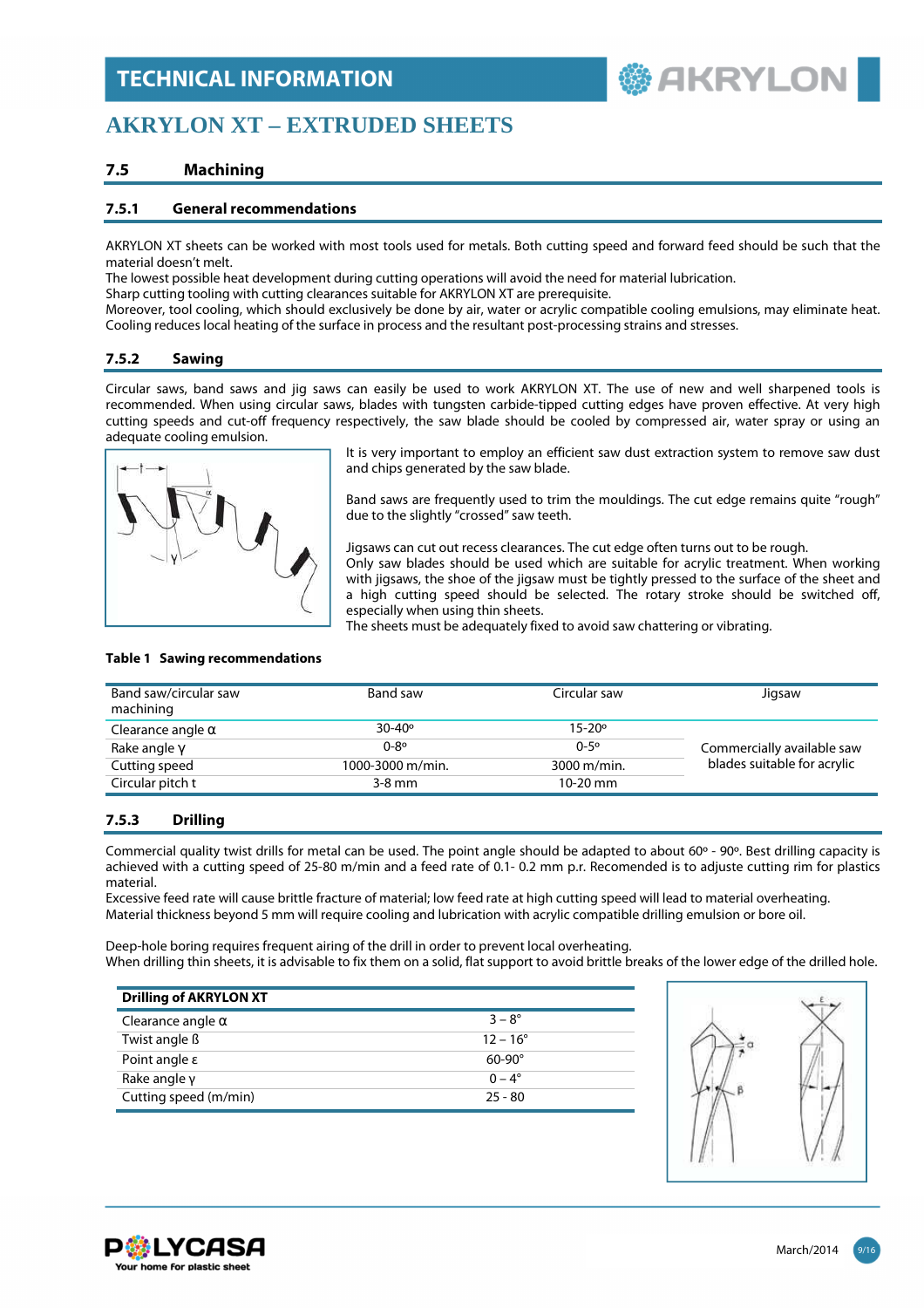

### **AKRYLON XT – EXTRUDED SHEETS**

#### **7.5.4 Thread cutting**

Internal thread cutting in AKRYLON XT sheets is feasible with commercially available taps. Tools producing threads with slightly rounded core diameters are particularly suitable. Compared to steel, the core drilling clearance should be about 0.1 mm larger. Thread cutting requires frequent chip discharge with compressed air. Only cooling lubricants compatible with acrylic should be used.

Follow-on screw fitting implies that the metal screws employed are oil film-free or protected against corrosion by means of an oil compatible with acrylic. Compared to cast acrylic' extruded acrylic shows an increased breakage risk by notch effect. Fixings which are frequently removed should be provided with threaded inserts.

#### **7.5.5 Milling**

Universal, profile, spindle moulding and hand milling cutters at cutting speeds up to 4500 m/min can be used for milling AKRYLON XT sheets.

Small tool diameters require the application of one or two-edged milling cutters. They offer perfect removal of chips, high cutting speed and an excellent milling pattern.

When using one-edged milling cutters, the clamping chuck must be carefully tightened to avoid component marks on the sheet. Cooling is not always required when milling AKRYLON XT sheets with one or two-edged end mills, as they produce less heat than multi-edged end mills.

#### **7.5.6 Laser cutting**

AKRYLON XT sheets are easy to cut with a CO<sub>2</sub>- laser. Brilliant edges of cut can be achieved but this can vary depending on type, thickness and surface treatment. The laser operating efficiency should amount to 300 – 1000W. Inert gas rinsing and extraction of monomer vapours must be ensured.

Preliminary tests are essential in order to determine exact positioning in each case.

Inclined edges of cut, not being square to the sheet surface, will result from increasing material thicknesses. Neodym-YAG lasers permit excellent engraving of coloured AKRYLON XT sheets.

High thermal load in the cut edge zone always generates stresses liable to produce stress cracking when being in contact with corrosive substances alcohol, solvents (during bonding process for example) or later by temperature variation. Tempering of components will prevent cracking by stress relief at a temperature of 80°C (see chapter 7.7.3 "Tempering").

Laser cut material is not possible to reuse by extruding because material is partly cross linked.

#### **7.5.7 Water jet cutting**

Similarly to laser cutting, the possible cutting speed depends on both thicknesses of the material to be cut and desired cutting quality.

Unlike laser cutting, the cut edges look "sand-blasted" as a result of water jet cutting. No thermal stresses occur in the material when using water jet cutting technique.

The water used for cutting AKRYLON XT sheets contains abrasive additives.

Good results are achieved with a cutting speed of 1500 - 2000 mm/min and a material thickness of 4 mm. A feed rate of 400 - 800 mm/min and a material thickness of 10 mm will produce good results.

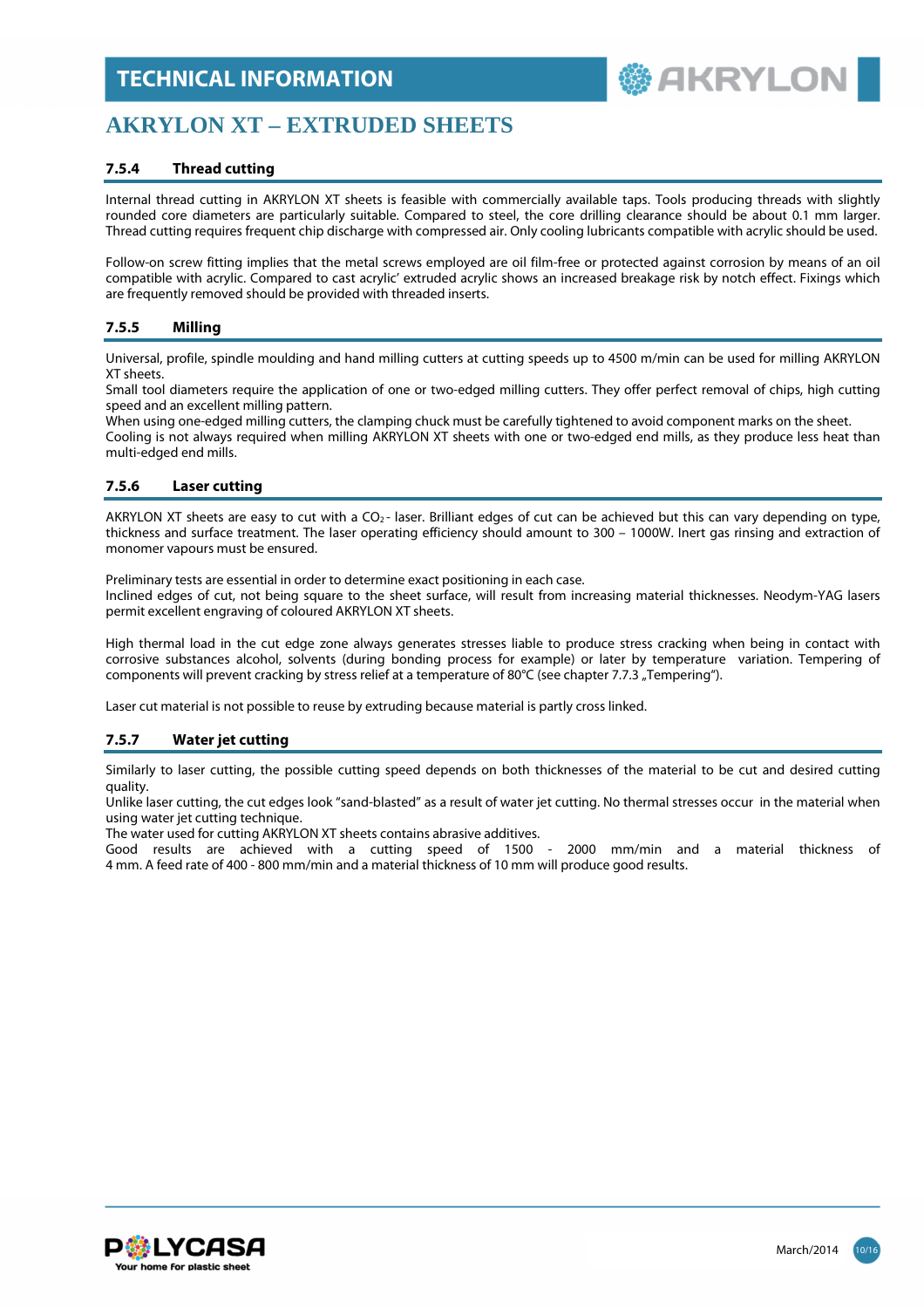### **AKRYLON XT – EXTRUDED SHEETS**

#### **7.5.8 Polishing**

Prior to hand-operated polishing, the sheet must be ground. Hand-operated grinding requires the use of 80-600-grit abrasive paper as well as several grinding work cycles from rough-grind up to finish-grind. Mechanical grinding should be done with belt grinders and a belt speed of 5 - 10 m/s. High surface temperatures can be avoided by lightly pressing on the work piece. Polishing is made with buffing or fleece polishing wheels, polishing felts and adequate polishing wax.



Polish-milling with diamond-tipped tools is another process option. The surface quality is such that no further treatment is required. Polish-milling in one single work cycle without rough-grinding – will produce excellent finish. No internal stress occurrence; tempering which is essential to other procedures, becomes redundant.

**鬱 AKRYLON** 

**Flame-polishing** of AKRYLON XT does not require additional grinding work cycles. The edges to be polished must be sawdust free and oil free.

Sawing and milling lines may still be visible - even after polishing. Improved surface finish is achieved by treating the sawn edge with an iron scraper prior to flame polishing.

Due to pigments, coloured material often shows matt edges.

Flame polishing is not recommended for sheets with a thickness of more than 10 mm because of local overheating and resultant stresses.

If followed by contact with corrosive substances such as solvents, glues or inappropriate cleaning agents, tempering will be essential.

#### **7.6 Jointing**

#### **7.6.1 Bonding**

The joint faces must be cleaned prior to bonding. Use warm water containing some washing-up liquid, if necessary; dry with an absorbent, lint free fabric (e.g. glove material). Highly greasy or oily surfaces can be washed with cleansing petrol.

The components to be bonded should be tempered to release stresses prior to bonding in order to avoid potential stress cracking (crazing) due to the reaction with the solvent glue; this applies especially to components having been machined by metal-cutting tools or cut by laser.

**Solvent adhesives** are particularly suitable for small and plane bonding surfaces. As the solid content of such glues is low, they have no joint filling capability. When bonding the sawn edge, **smoothing the surface** to be bonded using sharp edge scraper can reduce possible bubble formation.

Immersion technique implies that the edge to be glued is dipped into solvent or solvent adhesive, which is poured approx. 1 mm high onto a glass or PE sheet; the parts are afterwards firmly jointed.



**Capillary method** offers a simple technique for jointing and fixing of the parts. Solvent adhesive/solvent, is applied onto the bonding surface by means of a PE-vial and is soaked into the glued seam due to the capillary effect; a few seconds later, the joint should be firmly pressed together to set the joint.

**Polymerisation adhesives** are also suitable for large and uneven bonding surfaces. Planar bonding is possible.

The pasted seam must be prepared by chamfering; this does not apply to butt joint bonding. The adjacent sheet area must be



masked with an adhesive compatible tape. The adhesive must be mixed as prescribed by the adhesive supplier. Removal of bubbles in vacuum is possible. The adhesive must be applied bubble-free by means of a PE-vial or a disposable syringe. Excess adhesive must be provided, as the polymerisation adhesive exhibits volume shrinkage during curing.

**Silicones** are often used to seal glazing. For this purpose, only silicones compatible with acrylic must be employed.

Silicone sealants as found in DIY centres, give off substances during curing which will result in stress cracks of the glued components.

Our technical service department will provide you with information on appropriate products.

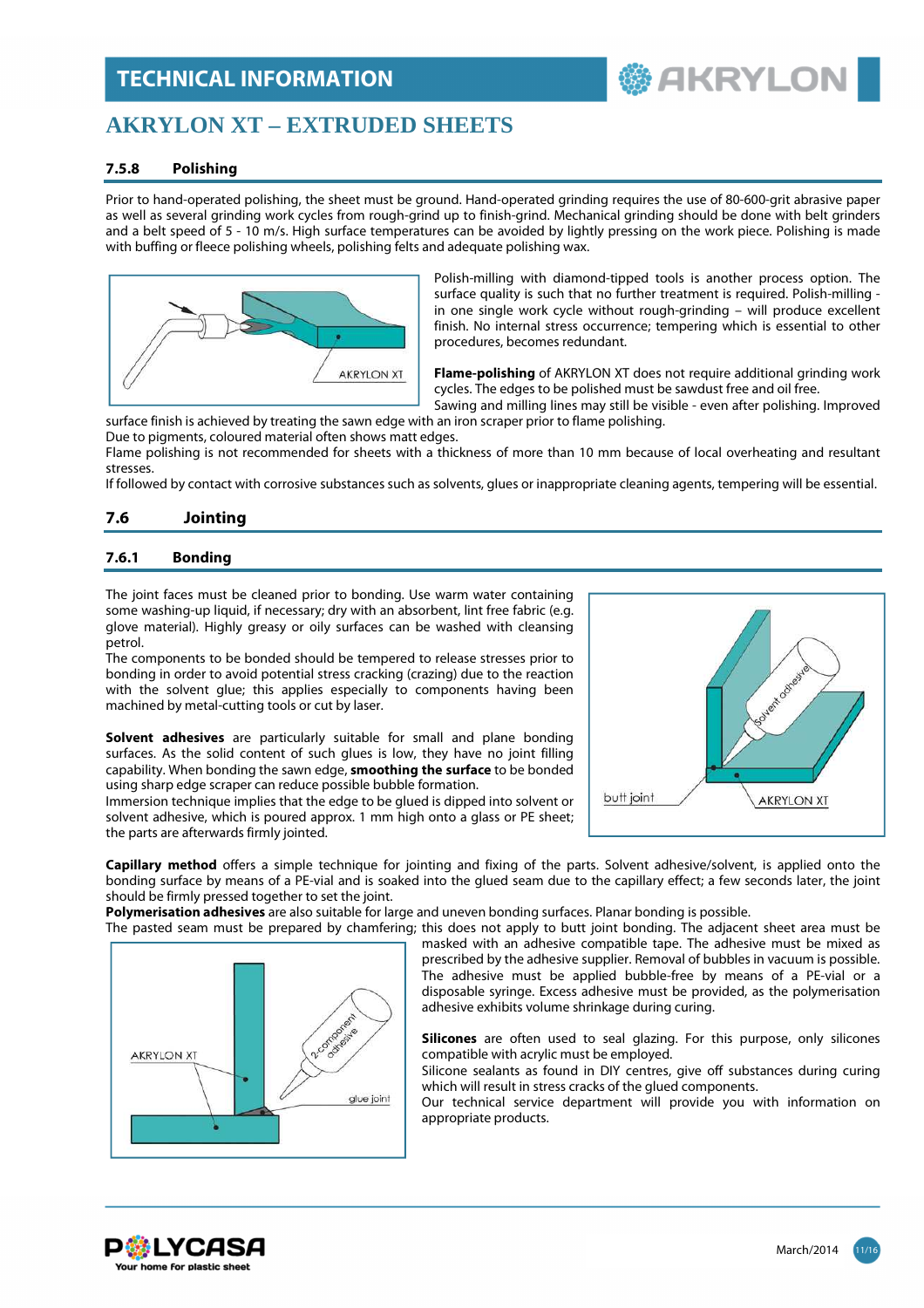### **AKRYLON XT – EXTRUDED SHEETS**

#### **7.6.2 Welding**

Hot-gas welding is the most frequent welding technique used for AKRYLON XT sheets.

The strong heating of the weld zone and the cooling effect from the adjacent sheet surface areas result in tensile stress formation after cooling which must be relieved by tempering, as they will lead to stress cracking when in contact with solvent and adhesives. Quadratic sheet strips of AKRYLON XT, round rods or sheet strips of PVC rigid will serve as filler material.

Gas-welding temperature should amount to 280 - 350°C.

#### **More technical data:**

Welding pressure/3 mm rod: 20 Newton Welding speed: 150 to 250 mm/min Distance from nozzle to Welded joint: 10 to 20 mm Air mass: about 25 l/min The die diameter should be more or less the same as the filler rod diameter.



**鬱 AKRYLOI** 

#### **7.7 Forming**

#### NOTE:

Prior to thermoforming and hot bending of AKRYLON XT, it is recommended to remove the protective foil. As the foil behaviour depends on material processing conditions such as draw ratio and required temperatures, simple mouldings can be formed without removing the foil. Preliminary tests are essential to determine the foil behaviour in each individual case.

#### **7.7.1 Hot bending**



down. Extended heating is carried out by filaments or heating rods. The heating time depends on the equipment employed and

will rise considerably according to increased material thickness.

Hot bending technique means extended heating of the sheets followed by bending and fixing until the sheets have cooled

The bend radius must be twice as big as the material thickness in order to prevent wrinkles and high stresses.

Visual appearance of the inner bend can be improved by

using the biggest possible bend radii and thin sheets.

The heating width should be at least 3 to 5 times larger than the sheet thickness. A heating width of 3 times the sheet thickness is adequate for small bend radii.

Too small heating zones will lead to excessive elongation and straining in the bend area and - as a result - to optical impairment. Large heating widths will enable production of big bend radii.

Due to the memory effect, the exact angle specifications must be determined by preliminary tests.

#### **7.7.2 Thermoforming**

Thermoforming technique means that, at increased temperatures, thermoplastic semi-finished products are shaped into threedimensional plastics mouldings. The sheet material is heated up to the thermo-elastic temperature range and shaped by suitable moulds. Internal stress is by this heating to moulding temperature removed from material and if in products after thermoforming is internal stress reason is in incorrect technological parameters.

Vacuum forming requires a forming temperature of 160 - 190°C. Good results are realized with a mould temperature of 85°C. Venting bores in vacuum moulds should have a diameter of  $\varnothing$  0.8 mm; too large diameters will cause marks. Processing shrinkage of AKRYLON XT will amount to 0.5 - 0.8% depending on the procedures used.

Should bubbles appear when heating AKRYLON XT, this is due to moisture absorption during storage; in that case, the sheets must be pre-dried before forming. In general, overnight pre-drying at 80°C will suffice (see chapter 7.3.2. " Drying ").

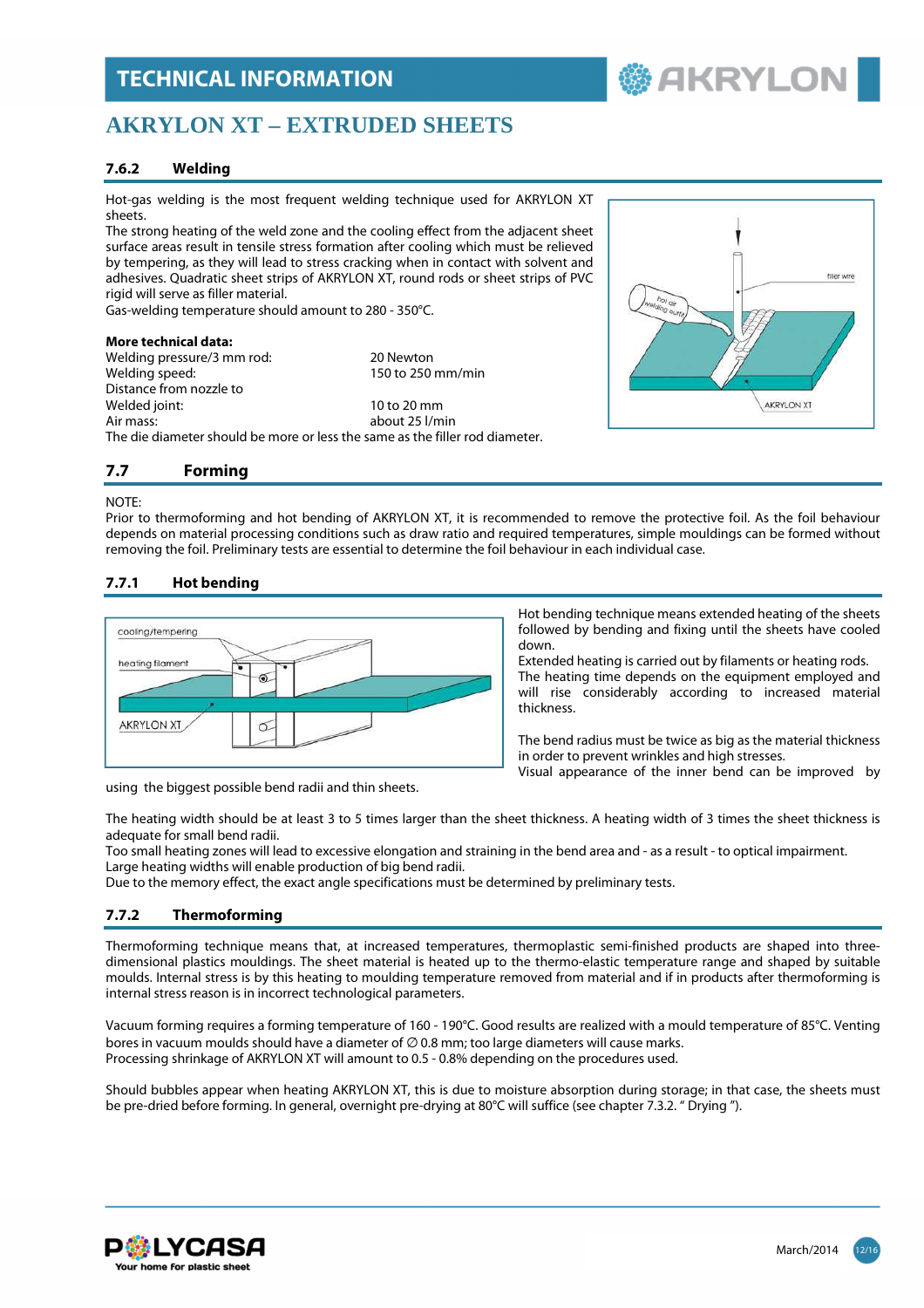### **AKRYLON XT – EXTRUDED SHEETS**

#### **Positive and negative forming**

Dependent on whether the inside or the exterior of the mouldings contact the tool, the techniques are called "positive" or "negative" forming.



Positive forming means that the heated semifinished product is pulled over the mould. This is also known as "male" forming

 **AKRYLON** 

In doing so, some surface areas of the heated semifinished products may excessively cool down, so that complete drawing is not feasible and "thick spots" will occur.

Some typical problems during positive forming, such as wrinkle or web formation (2) and shock marks, can be solved by adequate pneumatic stretching prior to final "pull down.

High tool temperatures and high tool speed can also cause shock marks.

Negative forming means that the semi-finished sheet is drawn into the mould cavity. This is sometimes called "female" forming Thin corner areas (2), which may appear during negative forming of sharp-edged components, can be reduced by mechanical top die stretching.

#### **Procedure variant**

Dome-shaped mouldings can be thermoformed without a mould. This method produces mouldings of good surface quality showing no optical defects. The dome form is determined by the clamping frame's shape and the dome height by the blown air pressure.



#### **7,7.3 Tempering**

AKRYLON XT is able to take up rather high tensile stresses, but only if corrosive substances do not simultaneously act upon the materials.

Tensile stresses are induced by machining, laser-cutting, flame polishing, thermoforming, varying heating and external stresses, for instance.

Tensile stresses expand the material structure thus reducing the resistance to environmental conditions. The effect of organic solvents, printing ink diluents, monomer vapours, sealing and foil plasticizers, inappropriate cleaning agents (alcohol content) as well as temperature variation may result in crack formation.

Crack formation will be excluded by stress free components. Therefore, generation of tensile stresses and contact with corrosive substances must be avoided.

As accidental contact with corrosives cannot be ruled out, tensile stresses must be avoided. Stress relief tempering of the parts can achieve reduction of internal stresses. External stresses must be excluded by using adequate fastening systems.

Tempering of AKRYLON XT should take place in heating cabinets with air circulation, at a temperature of 70 - 80°C. It is recommended to temper without protection film.

| <b>Material thickness (mm)</b> |  |  |  | <b>U</b> |  |
|--------------------------------|--|--|--|----------|--|
| <b>Tempering duration (h)</b>  |  |  |  |          |  |

AKRYLON XT sheets must be cooled down slowly to avoid repeated induction of the internal stress due to cooling down too fast after annealing. The maximum cooling speed after annealing has to be less than 45 °C per hour. The maximum oven temperature from which the material may be removed is 60°C.

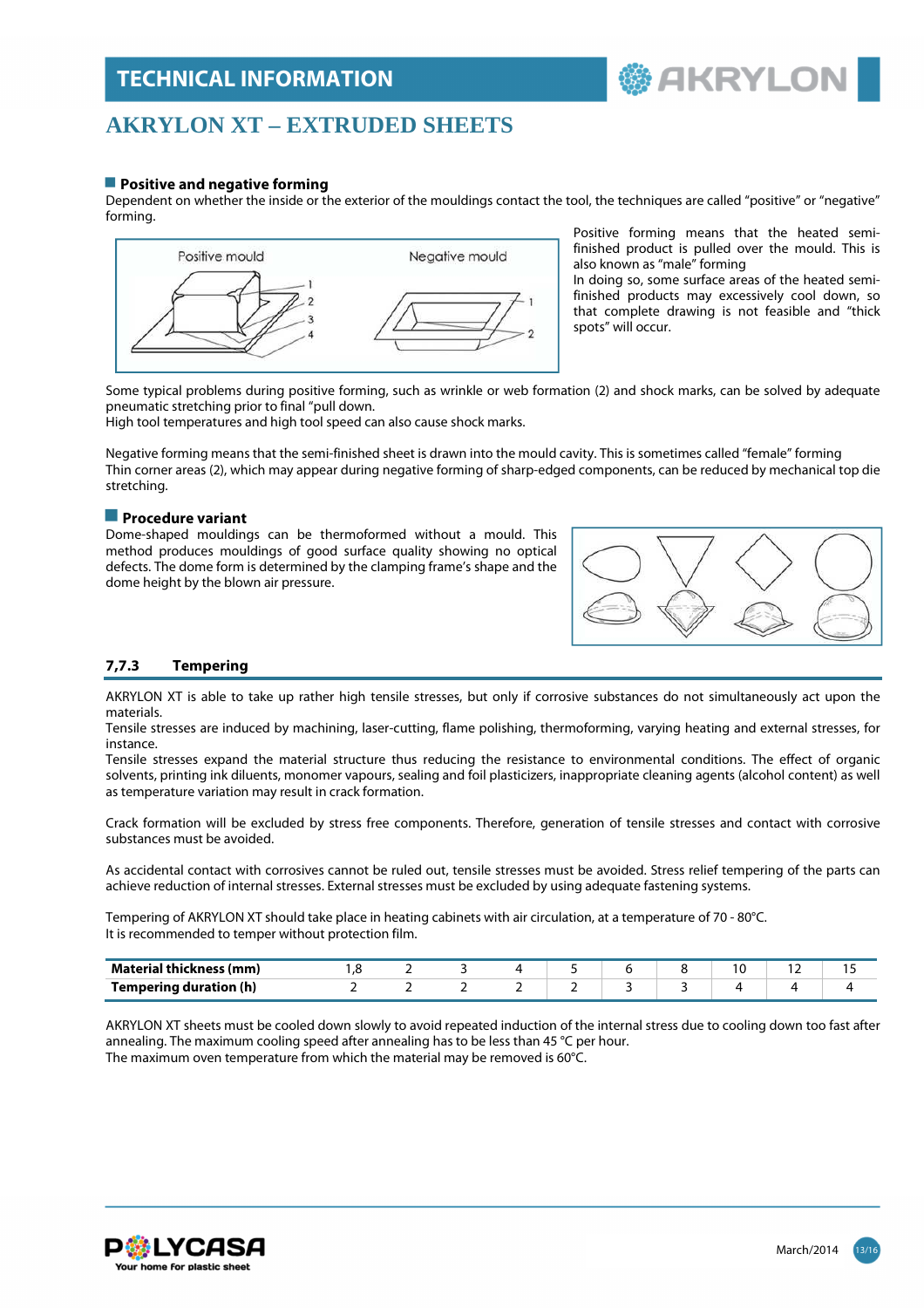### **AKRYLON XT – EXTRUDED SHEETS**

#### **7.8 Glazing**

AKRYLON XT expands under heat and moisture absorption and contracts in cold and dry weather. The linear change solely due to the change in temperature can be determined by calculating the coefficient of thermal expansion.

#### **AKRYLON XT shows a coefficient of thermal expansion of 0.07 mm/m°C.**

The linear change must be allowed during the sheet's storage time. The maximum expected value of linear deformation depends on the temperature used when mounting the sheets.



An adequate free space of 5 mm/m should be kept with AKRYLON XT.



**鬱 AKRYLOI** 

The rebate should be approx. 20 – 25 mm deep.

To achiee glazing impermeability to rain water, only sealing agents shall be used which are compatible with extruded acrylic sheet Construction and sealing material must allow the movement of sheet inside the profiles due to dimensional changes of sheet.

Profiled EPDM joints, preferably in white, have proven to be successful in heat loss avoidance. In most cases, profiled joints of non-rigid PVC and PUR foam are incompatible, due to the migration of plasticizers.

The drilled holes must be adequately dimensioned when fixing to specific points, in order to also allow for a sheet length clearance of 5 mm/m

In that case, sheet length is deemed to be the greatest existing distance between two holes. To avoid material breaking at the sheet edge, a distance of 1.5 times the hole diameter must be left.

#### **7.8.1 Vertical and horizontal glazing**

The required material thickness for glazing can specified according to the following table. Material thicknesses needed for glazing primarily depend on the sheet size.

A surface load of 750 N/m² is taken as basis for the recommended material thickness in mm.

| <b>AKRYLON XT (material thickness)</b> |     |     |     |     |     |     |     |                          |     |                          |     |
|----------------------------------------|-----|-----|-----|-----|-----|-----|-----|--------------------------|-----|--------------------------|-----|
| Length (m)                             |     |     |     |     |     |     |     |                          |     |                          |     |
|                                        |     | 0.5 | 1.0 | 1.5 | 2.0 | 2.5 | 3.0 | 3.5                      | 4.0 | 4.5                      | 5.0 |
|                                        | 0.5 |     | 4   | 4   | 4   | 4   | 4   | 4                        | 4   | 4                        |     |
| Width (m)                              | 1.0 | 4   | 6   | 8   | 8   | 8   | 8   | 8                        | 8   | 8                        | 8   |
|                                        | 1.5 | 4   | 8   | 10  | 10  | 12  | 12  | 12                       | 12  | 12                       |     |
|                                        | 2.0 | 4   | 8   | 10  | 12  | 15  | 15  | $\overline{\phantom{0}}$ | -   | $\overline{\phantom{0}}$ |     |

Information on deviating surface loads or sizes is available from our application technology department upon request

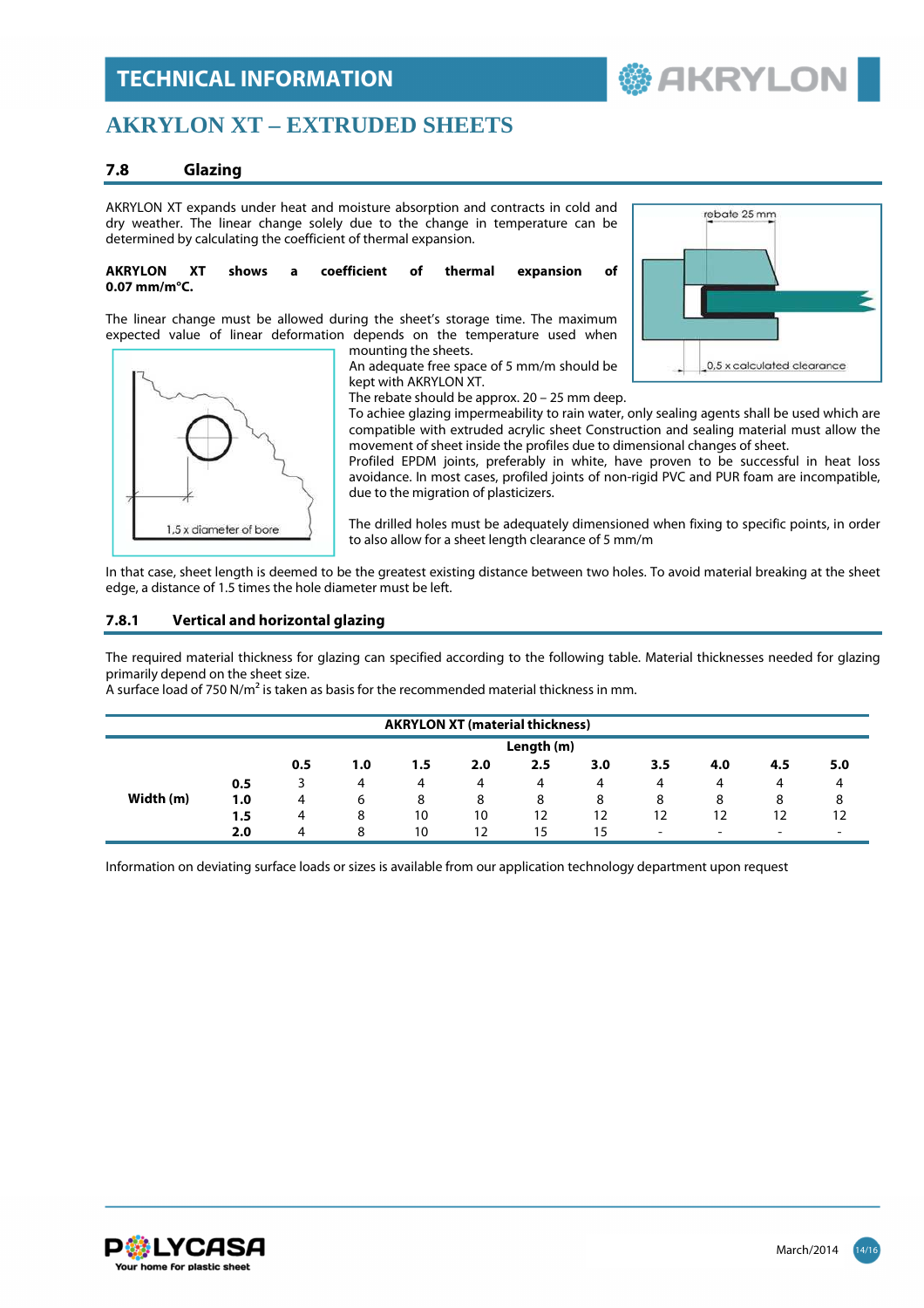# **参 AKRYLON**

### **AKRYLON XT – EXTRUDED SHEETS**

#### **7.8.2 Barrel vaults**



AKRYLON XT is suitable for cold bending technique. This method facilitates the application of thinner material gauges compared to plane roofing, as an increased self-rigidity of the sheet is achieved due to the change in geometry.

In order to exclude material damage caused by tension stress and environmental influences, the min. bending radius must not be less than 330 x the sheet thickness. As far as fixing and sealing are concerned, only materials not having corrosive (crazing) effect on AKRYLON XT should be used.

Recommended material thicknesses in mm at a given surface load of 750 N/m² can be obtained from the following table.

Information on recommended material thicknesses in case of various surface loads is available from our Technical Service Department upon request.

| <b>AKRYLON XT</b> |                  |     |      |      |      |  |  |  |  |
|-------------------|------------------|-----|------|------|------|--|--|--|--|
| Radius r (mm)     | Fixing span (mm) |     |      |      |      |  |  |  |  |
|                   | 500              | 750 | 1000 | 1250 | 1500 |  |  |  |  |
| 1000              | 3                | 3   | ∍    | 3    |      |  |  |  |  |
| 1500              |                  |     | 4    |      | 4    |  |  |  |  |
| 2000              |                  |     | 4    |      |      |  |  |  |  |
| 2500              | Δ                | л   |      |      | 6    |  |  |  |  |
| 3000              | Δ                |     |      | 6    | 6    |  |  |  |  |
| 3500              | Δ                |     | 6    | h    | 8    |  |  |  |  |
| 4000              |                  |     | 6    | 8    | 8    |  |  |  |  |
| 4500              |                  | 6   | 8    | 8    | 8    |  |  |  |  |
| 5000              |                  | h   | 8    | 8    | 8    |  |  |  |  |

#### **7.8.3 Thermal insulation**



AKRYLON XT sheets when used for glazing represent considerable energy cost savings as they prevent excessive heat loss in winter and heat intrusion in summer. The heat loss factor of AKRYLON XT normally referred to as K-value is significantly lower than for glass of the same thickness. The K-value is the parameter which identifies the heat loss of a building with glazed walls.

**Definition**: The K-value (U-value) identifies the heat loss in watt per m<sup>2</sup> wall surface and per °C difference in ambient temperature of premises separated by the sheet.

The K-value depends on the glazing assembly. Examples of the thermal insulation power of AKRYLON XT in single, double and triple glazing systems are indicated below. Compared to glass, they show significant advantages as to insulating effect and weight reduction.